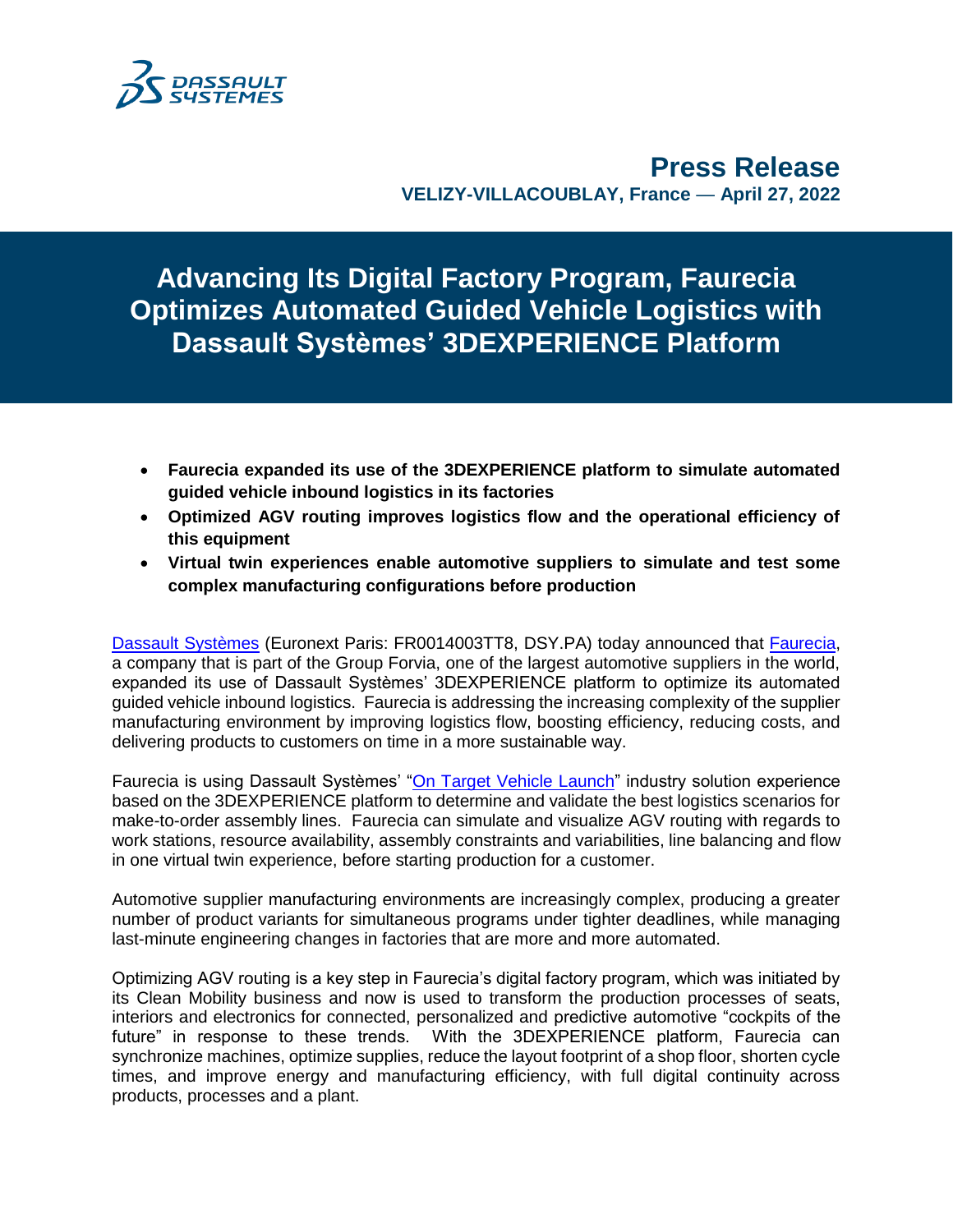"We've committed to being carbon neutral by 2030, starting by reducing energy consumption in our factories by 15%. This means simultaneous engineering on new products and processes and reducing waste in terms of logistics flows," said Patrick Brionne, Group Industrial strategy & ME director, Faurecia. "With the 3DEXPERIENCE platform we are optimizing our AGV routing and boosting our production performance from day one. Already, we've identified a bottleneck before starting production and reworked the process design, layout and AGV flow to ensure that we can supply parts to our customer as promised."

"Suppliers must be able to introduce new products, launch new programs, and streamline production processes quickly and sustainably. AGV flow plays a key role in gaining a competitive advantage. The 3DEXPERIENCE platform enables suppliers like Faurecia to improve logistics at existing factories, and plan for future ones that are even more efficient," said Laurence Montanari, Vice President, Transportation & Mobility Industry, Dassault Systèmes.

###

## **FOR MORE INFORMATION**

Dassault Systèmes' industry solution experiences for Transportation & Mobility: <https://ifwe.3ds.com/transportation-mobility>

Dassault Systèmes' 3DEXPERIENCE platform, 3D design software, 3D Digital Mock Up and Product Lifecycle Management (PLM) solutions: [http://www.3ds.com](http://www.3ds.com/)